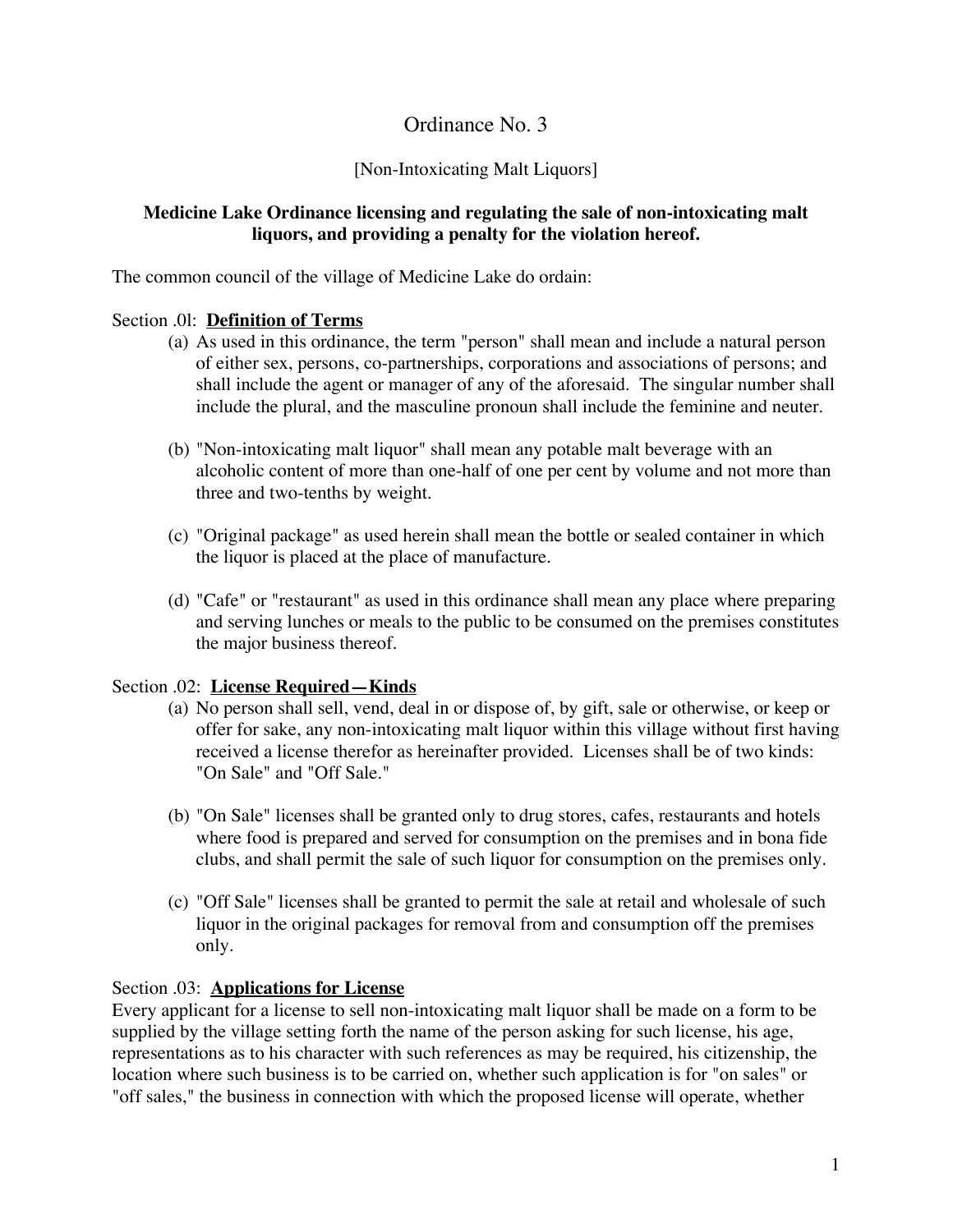applicant is owner and operator of such business, the business at that place, and such other information as the governing body may require from time to time. It shall be unlawful to make any false statement in an application.

#### Section .04: **License Fees**

All applications for licenses shall be accompanied by a receipt from the village treasurer for the required annual fee for the respective license. All such fees shall be paid into the general fund of the municipality. Upon rejection of any application for a license, the treasurer shall refund the amount paid.

The annual fee for an "On Sale" license shall be One Hundred Dollars, with dancing, One Hundred Fifty Dollars.

The annual fee for an "Off Sale" license shall be Twenty-Five Dollars.

All licenses shall expire on the last day of May in each year; provided that if eight months of any licensing year have elapsed when the application is made, the fee shall be reduced to one-half of the regular amount thereof.

#### Section .05: **Granting of Licenses**

The village council shall cause an investigation to be made of all facts set forth in the application. Opportunity shall be given to any person to be heard for or against the granting of any license. After such investigation the village council shall grant or refuse any such application in its discretion. All licensed premises shall have the license therefor posted in a conspicuous place at all times. All licenses granted under this ordinance shall be issued to the applicant only and shall be issued for the premises described in the application. Such license shall not be transferred to another place without the approval of the village council.

#### Section .06: **Person Ineligible for License**

No license shall be granted to any person:

- (a) Under twenty-one years of age;
- (b) Who has been convicted of a felony or of violating the National Prohibition Act or any law of this state or local ordinance relating to manufacture or transportation of intoxicating liquors;
- (c) Who is a manufacturer of wholesale of non-intoxicating malt liquors or who is interested in the control of any place where such liquor is manufactured or sold;
- (d) Who is an alien or a non-resident of the village of Medicine Lake;
- (e) Who is not of good moral character; or
- (f) Who is or during the period of his license becomes the holder of a Federal retail liquor dealer's special tax stamp for the sale of intoxicating liquor at any place unless there has also been issued to such person a license to sell intoxicating liquor pursuant to the laws of this state at such place.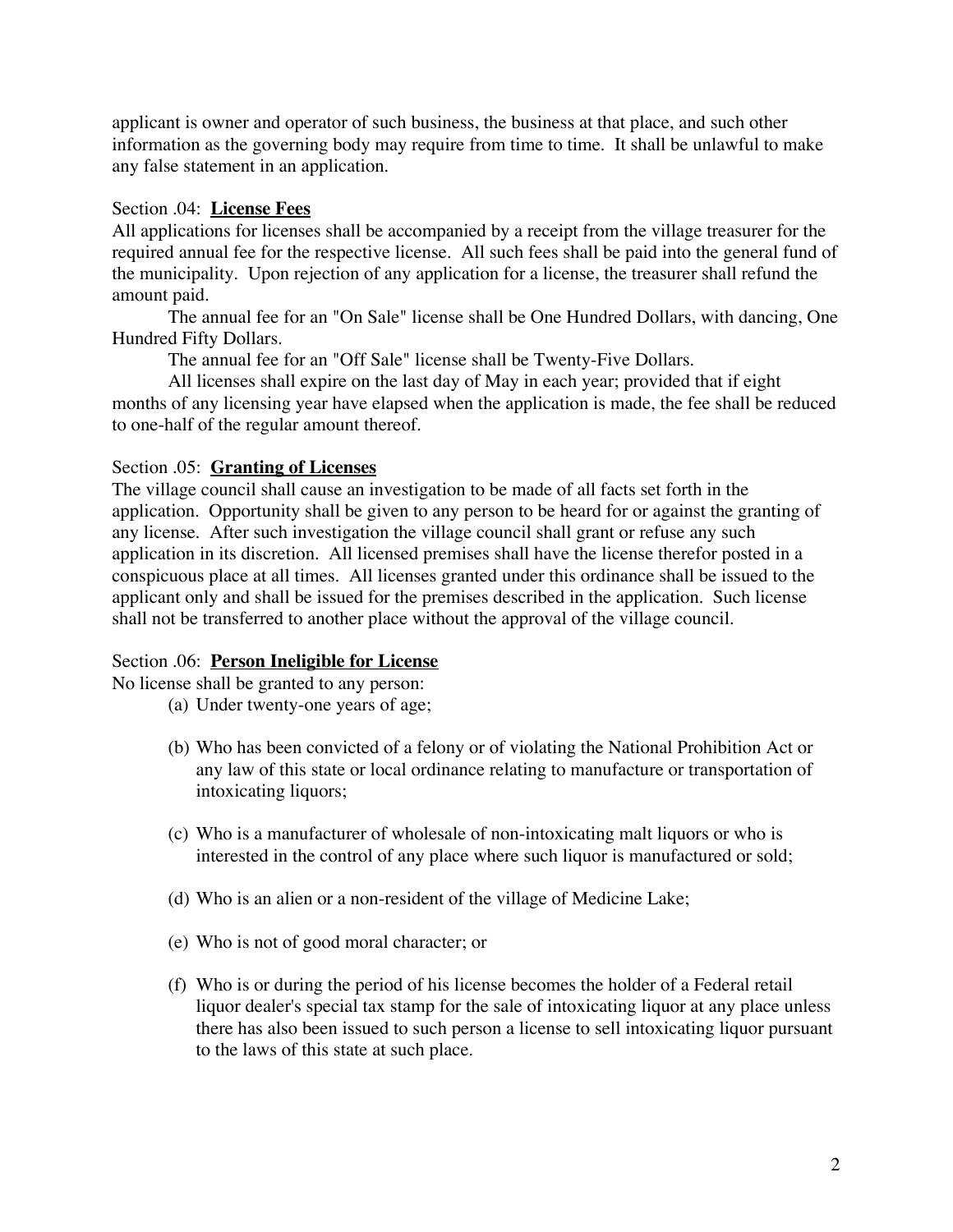#### Section .07: **Places Ineligible for License**

(a) No license shall be granted for sale on any premises where a licensee has been convicted of the violation of this ordinance or where any licnse hereunder has been revoked for cause until one year has elapsed after such conviction or revocaton.

#### Section .08: **Condition of Licenses**

- (a) All licenses granted hereunder shall be granted subject to the conditions in the following subsections and all other conditions of this ordinance and subject to all other ordinances of the village applicable thereto.
- (b) No license shall give permission to sell non-intoxicating malt liquor at any public gathering for the purpose of entertainment, amusement, or playing of games and no such liquor shall be consumed there.
- (c) No sale of any non-intoxicating malt liquor shall be made to any person under guardianship nor to any person under twenty-one years of age.
- (d) No gambling or any gambling device prohibited by law shall be permitted in any licensed premises.
- (e) No licensee shall receive any benefits from a manufacturer or wholesaler of nonintoxicating malt liquor or be a party to any exclusive purchase contract with a manufacturer or wholesaler of non-intoxicating malt liquor contrary to the provisions of Mason's Supplement 1940, Sec. 3200-6 as amended by Laws of 1943, Ch. 459.
- (f) No licensee shall sell non-intoxicating malt liquor while holding or exhibiting in the licensed premises a Federal liquor dealer's special tax stamp unless he is licensed under the Laws of Minnesota to sell intoxicating liquors.
- (g) Any peace officer shall have the unqualified right to enter, inspect, and search the premises of the licensee hereunder during business hours without a search and seizure warrant and unless such licensee has an intoxicating liquor license such peace officer may seize all intoxicating liquors found on the licensed premises.

#### Section .09: **Closing Hours**

No "on sales" of any non-intoxicating malt liquor shall be made between the hours of 1:00 a.m. and 7:00 a.m. on weekdays not between the hours of 2:00 a.m. and 12:00 noon on Sundays.

#### Section .10: **Revocation**

Any license granted hereunder may be revoked by the council without notice to the grantee or a hearing may first be held by the council and the revocation then made for cause. Any violation of any provision or condition of this ordinance or any falsification of any statement in the application shall be ground for revocation. No portion of the licensee fee paid into the village treasury shall be returned upon revocation.